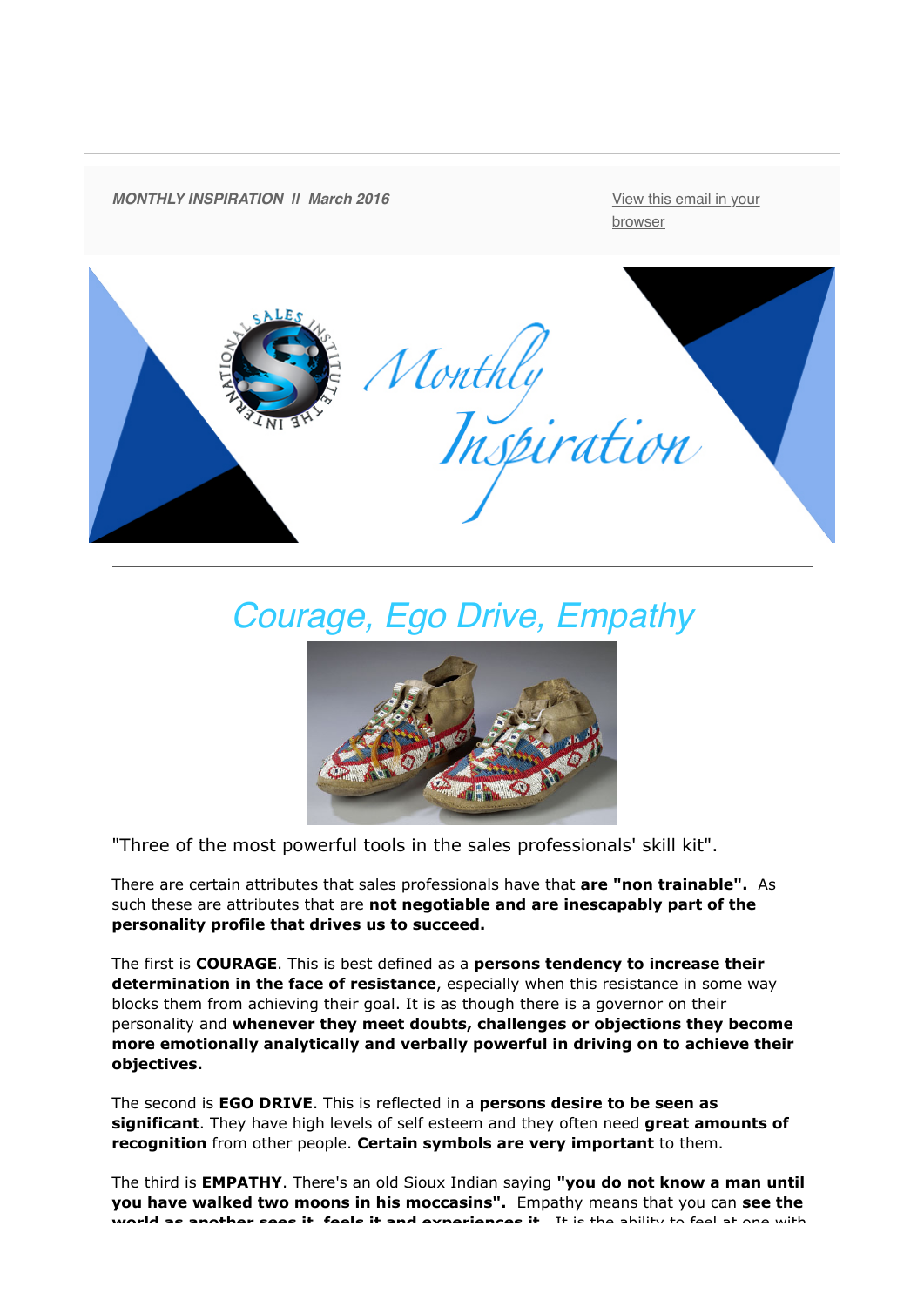**world as another sees it, feels it and experiences it.** It is the ability to feel at one with the person with whom you are interacting. **Empathy is the basis for both sensitivity and understanding.**Their desire to be perceived as **significant unique and different is almost insatiable.**

We have a document which resides in our Sales Management & Business Development Library, and is usually available only to our Sales Management & Founding Fellow members. For this month we have made this document available to all levels of membership. **To [see how you rate in the areas of Courage, Ego Drive & Empathy go to the](http://theinternationalsalesinstitute.us11.list-manage.com/track/click?u=933b80e7a2e18bb216f31e81e&id=6a0b1ba254&e=dbf1c93ab8)** Sales Skill Questionnaire **document.** When completing, remember to cover the area called "Listen For" so that you get the best value from completing this profile. This document was designed to find out how much courage, ego drive, empathy and other areas of skill, a potential sales person has, for recruitment purposes.

So, now that you've established that you have extraordinary courage beyond the call of duty, amazing ego drive to not only perform to your best but be acknowledged for your capability, and that you possess the empathy to demonstrate your feelings passionately on how you feel about the people around you, **it's time to turn on your flashing red light, crank up the music and let the world know you are in town!**

We'd be delighted if you sent this amazing information on to your friends & colleagues. One person at a time? Use the "Forward" link in the social media links section below. Multiple people? (Recommended) Use the email forward button.

## **Member offer:**

#### **Sales Professionals & Sales Managers.**

Purchase a copy of either the Professional Sales Skills Program or the Professional Sales Management Program and **receive 10 complimentary** Professional Sales Memberships, to gift to your colleagues.

This unique DIY program is job & industry specific, designed to complete one of the twelve sections each month, or, more quickly if you wish.

Professional Sales Skills Program - Digital Download - \$250AUD

### **Professional Sales Management Program**



A proactive and instructive program for re-engineering your sales management practices.

**[Purchase NOW](http://theinternationalsalesinstitute.us11.list-manage.com/track/click?u=933b80e7a2e18bb216f31e81e&id=aea6a6aeb8&e=dbf1c93ab8)**

Professional Sales Management Program - Digital Download - \$400AUD

*A fraction of the cost of most in-house training courses.*